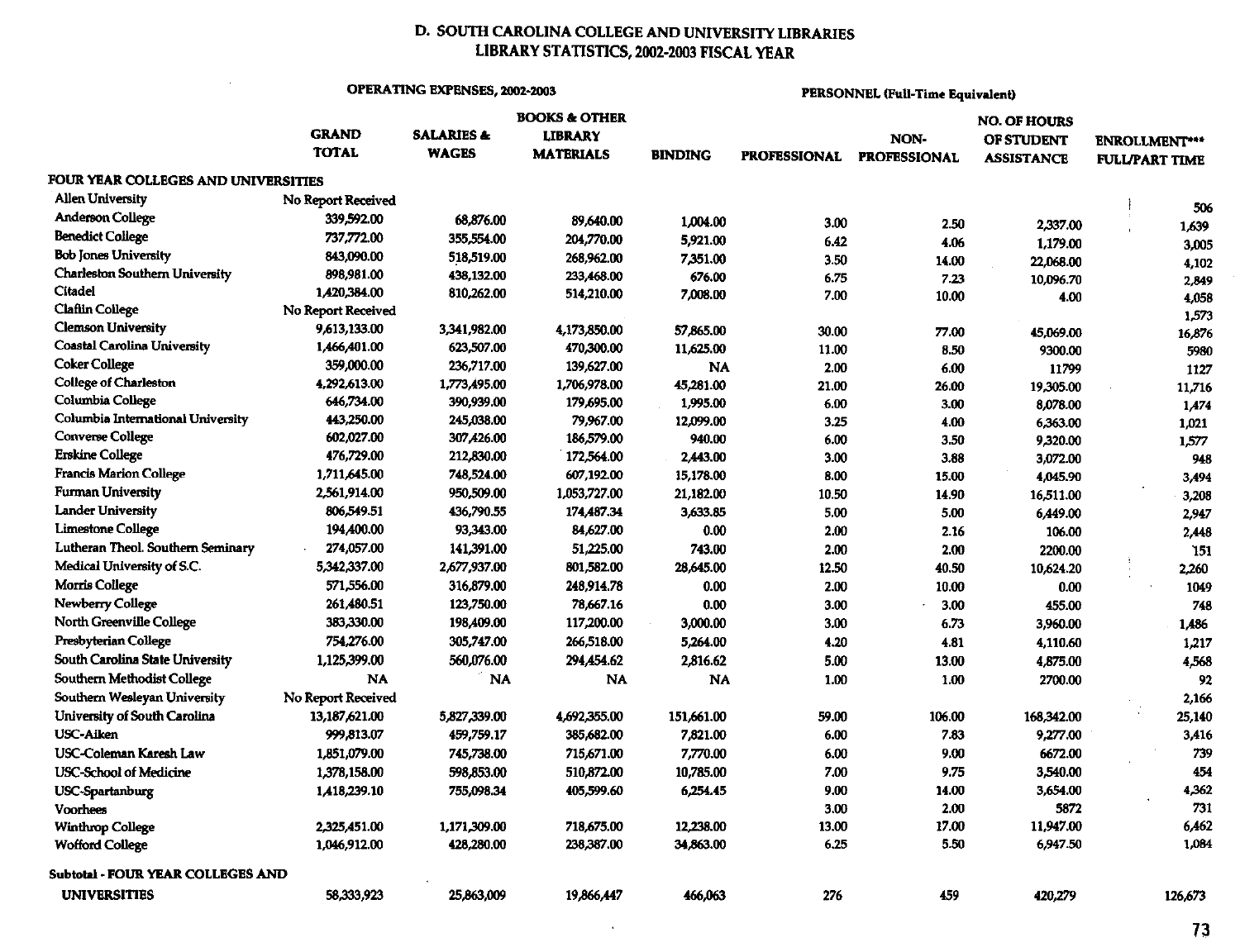## D. SOUTH CAROLINA COLLEGE AND UNIVERSITY LIBRARIES LIBRARY STATISTICS, 2002-2003 FISCAL YEAR

## OPERATING EXPENSES, 2002-2003

## PERSONNEL (Full-Time Equivalent)

|                                     |               |                       | <b>BOOKS &amp; OTHER</b> |                | <b>NO. OF HOURS</b> |                     |                   |                       |
|-------------------------------------|---------------|-----------------------|--------------------------|----------------|---------------------|---------------------|-------------------|-----------------------|
|                                     | <b>GRAND</b>  | <b>SALARIES &amp;</b> |                          | <b>LIBRARY</b> |                     | NON-                | OF STUDENT        | <b>ENROLLMENT***</b>  |
|                                     | <b>TOTAL</b>  | <b>WAGES</b>          | <b>MATERIALS</b>         | <b>BINDING</b> | <b>PROFESSIONAL</b> | <b>PROFESSIONAL</b> | <b>ASSISTANCE</b> | <b>FULL/PART TIME</b> |
| <b>JUNIOR COLLEGES</b>              |               |                       |                          |                |                     |                     |                   |                       |
| <b>Clinton Junior College</b>       | <b>NR</b>     | 54,023.00             | 11,662.00                | 0.00           | 1.00                | 4.00                | 360.00            | 123                   |
| Spartanburg Methodist College       | 221,180.00    | 156,000.00            | 40,868.00                | 0.00           | 1.75                | 1.00                | 1500              | 630                   |
| <b>USC-Beaufort</b>                 | 458,184.00    | 219,949.00            | 142,382.00               | 604.00         | 5.00                | 1.00                | 3,024.00          | 1,203                 |
| <b>USC-Lancaster</b>                | 300,685.00    | 169,421.00            | 59,009.00                | 1,000.00       | 3.00                | 0.50                | 1,092.00          | 943                   |
| <b>USC-Salkehatchie</b>             | 304,724.00    | 139,876.00            | 94,933.00                | 0.00           | 3.00                | 2.00                | 158,275.00        | 747                   |
| <b>USC-Sumter</b>                   | 302,274.00    | 97,928.00             | 65,699.00                | 0.00           | 2.00                | 2.00                | 4,500.00          | 1,149                 |
| <b>USC-Union</b>                    | 103,380.00    | 57,114.00             | 8,478.00                 | 0.00           | 1.00                | 1.00                | 720               | 347                   |
| <b>Subtotal - JUNIOR COLLEGES</b>   | 1,690,427.00  | 894,311.00            | 423,031.00               | 1,604.00       | 16.75               | 11.50               | 169,471.00        | 5,142                 |
| <b>TECHNICAL COLLEGES</b>           |               |                       |                          |                |                     |                     |                   |                       |
| Aiken                               | 232,237.96    | 112,204.17            | 83,281.77                | 0.00           | 3.00                | 1.00                | 1,850.00          | 2,455                 |
| <b>Central Carolina</b>             | 190,042.00    | 76,709.00             | 58,719.00                | 0.00           | 1.50                | 1.00                | 2,000.00          | 3,265                 |
| Denmark                             | 180,042.00    | 102,225.00            | 31,287.00                | 0.00           | 2.00                | 0.00                | 7350.00           | 1,404                 |
| Florence-Darlington                 | 390,276.00    | 190,408.00            | 92,954.00                | 0.00           | 3.38                | 2.00                | 3,065.00          | 4,041                 |
| Greenville                          | 553,207.00    | 299,166.00            | 121,973.00               | 0.00           | 3.00                | 4.20                | 1,022.00          | 12,043                |
| Horry-Georgetown                    | 604,283.00    | 302,623.00            | 162,726.00               | 1,241.00       | 5.37                | 4.85                | 1,797.80          | 4,562                 |
| <b>Midlands</b>                     | 1,272,871.00  | 756,620.00            | 274,190.00               | 0.00           | 10.39               | 9.77                | 2475.00           | 10,347                |
| Northeastern Technical College      | 178,669.88    | 62,348.45             | 64,780.00                | 0.00           | 1.00                | 1.28                | 900.00            | 994                   |
| Orangeburg-Calhoun                  | 414,628.00    | 245,636.00            | 61,512.00                | 0.00           | 3.00                | 5.33                | 1,612.50          | 2,279                 |
| Piedmont                            | 301,371.00    | 173,815.00            | 67,001.00                | 0.00           | 2.20                | 2.00                | 896.00            | 4,911                 |
| Spartanburg                         | 444,458.00    | 247,794.00            | 95,000.00                | $0.00\,$       | 2.50                | 3.50                | 850.50            | 3,871                 |
| Technical College of the Lowcountry | 261,992.05    | 131,380.48            | 68,076.25                | 0.00           | 1.00                | 2.00                | 1824.00           | 1,766                 |
| <b>Tri-County</b>                   | 313,776.00    | 174,772.00            | 73,500.00                | 0.00           | 3.00                | 2.75                | 400.00            | 4,125                 |
| Trident-Berkeley**                  | 1,127,873.00  | 667,458.00            | 193,232.73               | 0.00           | 11.00               | 8.50                | 12,600.00         | 11251                 |
| <b>Trident Main</b>                 |               |                       |                          |                |                     |                     |                   |                       |
| <b>Trident-Palmer</b>               |               |                       |                          |                |                     |                     |                   |                       |
| Williamsburg                        | 132,500.02    | 87,817.58             | 5,647.09                 | 0.00           | 1.00                | 2.53                | 1629.01           | 517                   |
| York                                | 346,291.41    | 137,829.95            | 140,333.31               | 0.00           | 2.00                | 2.80                | 2,100.00          | 4,064                 |
| Subtotal - TECHNICAL COLLEGES       | 6,944,518.32  | 3,768,806.63          | 1,594,213.15             | 1,241.00       | 55.34               | 53.51               | 42,371.81         | 71,895                |
| TOTAL FY02                          | 66.968,868.51 | 30,526,126.69         | 21,883,690.65            | 468,907.92     | 348.46              | 523.86              | 632,121.71        | 203,710               |
| <b>TOTAL FY01</b>                   | 63,032,033.49 | 29,290,579.81         | 89,151,031.53            | 553,051.92     | 349.61              | 510.88              | 457,795.06        | 187,993               |

\*\* - Total enrollment for Main, Berkeley, and Palmer campuses of Trident.<br>\*\*\* - Enrollment figures taken from the 2002 S.C. Higher Education Statistical Abstract (Fall 2001)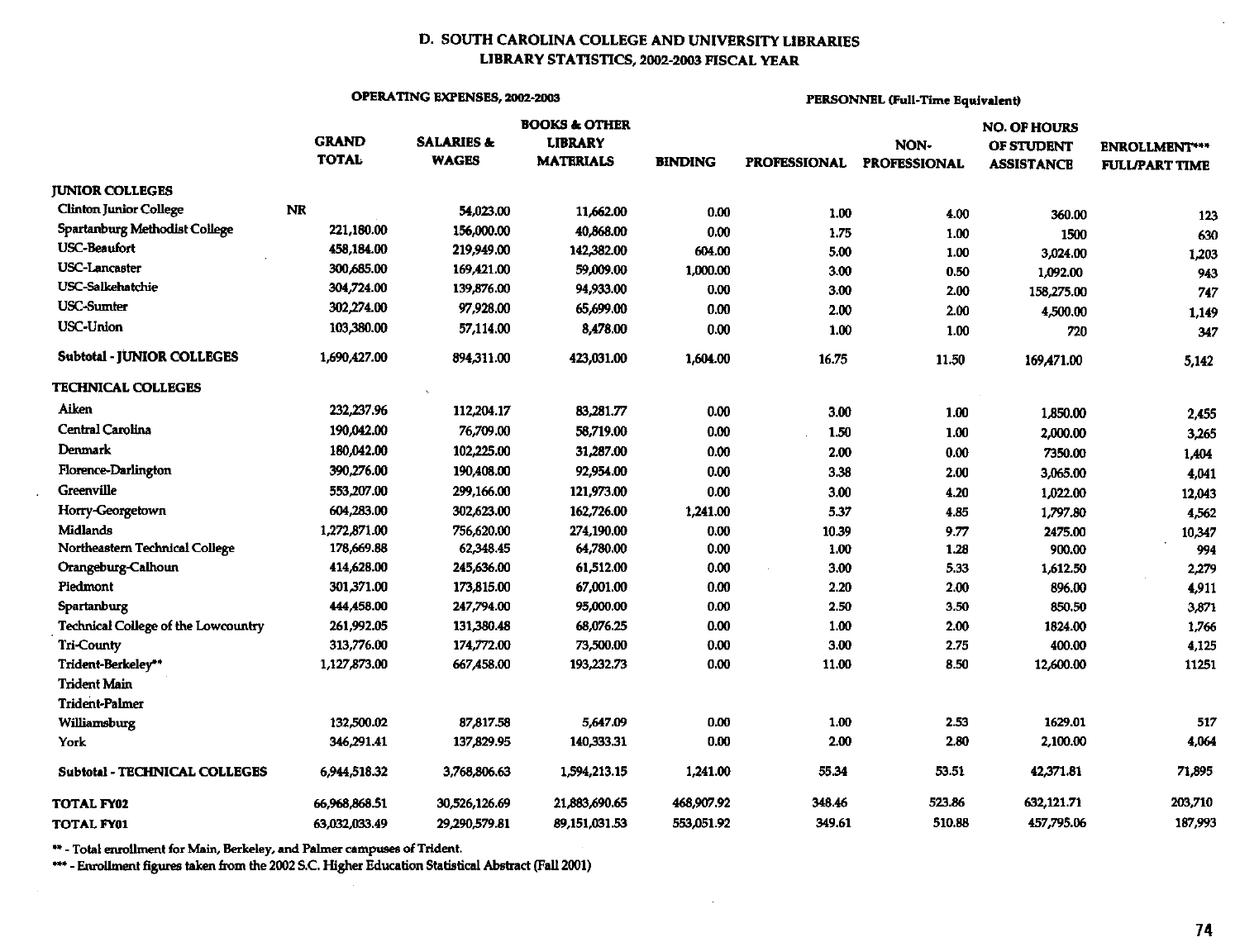## D. SOUTH CAROLINA COLLEGE AND UNIVERSITY LIBRARIES LIBRARY STATISTICS, 2002-2003 FISCAL YEAR

## LIBRARY COLLECTIONS TRANSACTIONS

|                                       |                    |                |                   |                     |                    |                | <b>INTERLIBRARY LOANS</b> |
|---------------------------------------|--------------------|----------------|-------------------|---------------------|--------------------|----------------|---------------------------|
|                                       | TOTAL              | <b>VOLUMES</b> |                   | <b>AUDIO-VISUAL</b> |                    | <b>VOLUMES</b> | VOLUMES                   |
|                                       | <b>VOLUMES</b>     | <b>ADDED</b>   | <b>MICROFORMS</b> | <b>TITLES</b>       | <b>CIRCULATION</b> | <b>LENT</b>    | <b>BORROWED</b>           |
| FOUR YEAR COLLEGES AND UNIVERSITIES   |                    |                |                   |                     |                    |                |                           |
| <b>Allen University</b>               | No Report Received |                |                   |                     |                    |                |                           |
| <b>Anderson College</b>               | 64,027             | 1,830          | 7,010             | 5,077               | 17,229             | 22             | 622                       |
| <b>Benedict College</b>               | 115,656            | 3.484          | 36.250            | 6.191               | 3,349              | 24             | 131                       |
| <b>Bob Jones University</b>           | 283,875            | 6,938          | 443,641           | 16,452              | 125.137            | 1,628          | 524                       |
| <b>Charleston Southern University</b> | 168,806            | 4,740          | 213,355           | 8,024               | 13,411             | 363            | 246                       |
| Citadel                               | 199,705            | 3,905          | 1,193,192         | 2,656               | 47,446             | 3,514          | 3,455                     |
| <b>Claflin College</b>                | No Report Received |                |                   |                     |                    |                |                           |
| <b>Clemson University</b>             | 1,172,983          | 46,570         | 1,165,111         | 117,808             | 141,741            | 7,801          | 11,783                    |
| <b>Coastal Carolina University</b>    | 145,952            | 5,220          | 84,322            | 12,342              | 35.443             | 366            | 2,249                     |
| <b>Coker College</b>                  | 67,956             | 2,065          | 43,182            | 4.412               | 506                | 31             | 325                       |
| <b>College of Charleston</b>          | 539,746            | 21,159         | 816,165           | 6,194               | 186,014            | 5,971          | 6,702                     |
| Columbia College                      | 143,731            | 2,541          | 11,783            | 16,686              | 19,567             | 135            | 95                        |
| Columbia International University     | 104,318            | 2,862          | 55.199            | 10,742              | 59,027             | 1,728          | 1,087                     |
| Converse College                      | 144.090            | 1,995          | 78,898            | 18.837              | 26,542             | 202            | 1,329                     |
| <b>Erskine College</b>                | 193,478            | 3,511          | 60,162            | 1,698               | 17,566             | 6              | 1,580                     |
| <b>Francis Marion College</b>         | 329,401            | 2,192          | 501,481           | NA                  | 23,020             | 1,681          | 518                       |
| <b>Furman University</b>              | 402,141            | 11,468         | 831,000           | 6,337               | 51,679             | 1,560          | 7,001                     |
| <b>Lander University</b>              | 178,306            | 3,154          | 152,509           | 3,172               | 13,513             | 646            | 485                       |
| <b>Limestone College</b>              | 64,907             | 1,881          | 2,573             | 2,180               | <b>NR</b>          | $\bf{0}$       | 86                        |
| Lutheran Theol. Southern Seminary     | 90,608             | 3,004          | 7,605             | 1,321               | 8,216              | 336            | 96                        |
| Medical University of S.C.            | 227,626            | 5,064          | 29,409            | 5,836               | 60.890             | 14,556         | 11,107                    |
| <b>Morris College</b>                 | 100,247            | 1,430          | 177,735           | 1,328               | 2,791              | 149            | 102                       |
| Newberry College                      | 79.464             | 1,091          | 7,153             | 1,217               | 4,580              | 140            | 137                       |
| North Greenville College              | 47,381             | 1,750          | 2,923             | 5,476               | <b>NR</b>          | 0              | $\mathbf{2}$              |
| Presbyterian College                  | 145,740            | 2,646          | 13,395            | 8,660               | 19.631             | 559            | 336                       |
| South Carolina State University       | 300,487            | 925            | 998,204           | 0                   | 18,444             | 552            | 980                       |
| <b>Southern Methodist College</b>     | 26,662             | 1,263          | 0                 | 143                 | <b>NR</b>          | 0              | 5                         |
| Southern Wesleyan College             | No Report Received |                |                   |                     |                    |                |                           |
| University of South Carolina          | 2,999,634          | 36,838         | 3,820,286         | 44,397              | 907,099            | 18,211         | 16,292                    |
| <b>USC-Aiken</b>                      | 165,628            | 6,202          | 70,827            | 622                 | 27,645             | 1.147          | 1,900                     |
| USC-Coleman Karesh Law                | 271,992            | 1,294          | 1,235,217         | 1,406               | 7,492              | 192            | 339                       |
| <b>USC-School of Medicine</b>         | 102,870            | 2,600          | 4,966             | 845                 | 7,583              | 3,616          | 2,486                     |
| USC-Spartanburg                       | 159,381            | 4,278          | 54,494            | 6,933               | 28,635             | 1,725          | 1,601                     |
| Voorhees                              | 117,248            | 0              | 24,266            | 1,272               | 2,164              | 17             | 63                        |
| <b>Winthrop College</b>               | 414,871            | 5,988          | 1,236,619         | 2,884               | 53,989             | 1,258          | 3,547                     |
| <b>Wofford College</b>                | 197,319            | 447            | 35.684            | 3,921               | 18,803             | 398            | 978                       |
| Subtotal - FOUR YEAR COLLEGES AND     |                    |                |                   |                     |                    |                |                           |
| <b>UNIVERSITIES</b>                   | 9,766,236          | 200.335        | 13,414,616        | 325,069             | 1,949,152          | 68,534         | 78,189                    |

75

 $\cdot$ 

÷

 $\mathbf{f}$